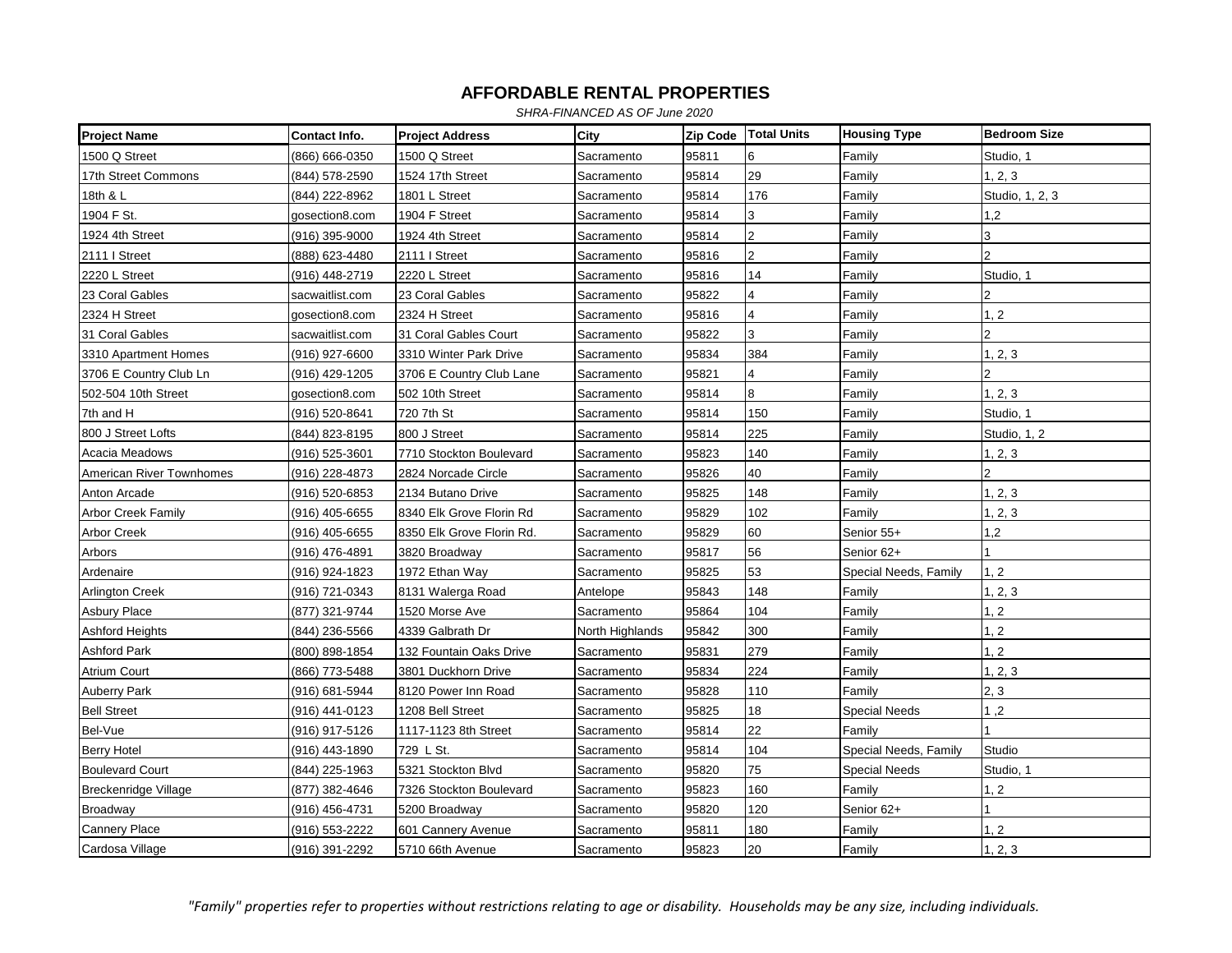*SHRA-FINANCED AS OF June 2020*

| <b>Project Name</b>             | Contact Info.   | <b>Project Address</b>       | City            | Zip Code | <b>Total Units</b> | <b>Housing Type</b>  | <b>Bedroom Size</b> |
|---------------------------------|-----------------|------------------------------|-----------------|----------|--------------------|----------------------|---------------------|
| Carlton Plaza                   | (916) 971-4800  | 1075 Fulton Avenue           | Sacramento      | 95825    | 129                | Senior 62+           | Studio, 1           |
| Casa de Angelo                  | (916) 381-1962  | 3151 Notre Dame Drive        | Sacramento      | 95826    | 100                | Senior 62+           |                     |
| Casa Natomas                    | (916) 920-3282  | 2400 Northview Drive         | Sacramento      | 95833    | 59                 | Senior 62+           |                     |
| Cascade Village                 | (916) 381-2610  | 7600 Fruitridge Rd           | Sacramento      | 95820    | 74                 | Family               | 1, 2                |
| Cascades                        | (916) 366-0891  | 9838 Lincoln Village Drive   | Sacramento      | 95827    | 112                | Family               | 1, 2                |
| <b>Centennial Place</b>         | (916) 515-9585  | 3525 Myrtle Avenue           | North Highlands | 95660    | 15                 | Special Needs        |                     |
| <b>Churchill Downs</b>          | (888) 779-2872  | 8155 Waterman Road           | Sacramento      | 95829    | 204                | Family               | 1, 2, 3             |
| Colonia San Martin              | (916) 392-5291  | 7271 Florin Mall Drive       | Sacramento      | 95823    | 60                 | <b>Special Needs</b> | 1, 2, 3             |
| Copperstone I Family            | (916) 686-1577  | 8000 W Stockton              | Sacramento      | 95823    | 103                | Family               | 1, 2, 3             |
| Cordova Meadows                 | (916) 361-3480  | 2335 Sierra Madre Court      | Rancho Cordova  | 95670    | 183                | Family               | 1, 2, 3, 4          |
| Corsair Park                    | (888) 779-2916  | 6920 Watt Avenue             | North Highlands | 95660    | 112                | Senior 62+           |                     |
| <b>Cottage Estates</b>          | (916) 481-7098  | 2000 Landon Lane             | Sacramento      | 95825    | 152                | Family               | $\overline{2}$      |
| Courtyard Inn                   | (916) 414-4409  | 3425 Orange Grove Ave        | North Highlands | 95660    | 92                 | <b>Special Needs</b> | Studio, 1, 2        |
| Creekside Village               | (916) 391-1212  | 6465 Village Centre Court    | Sacramento      | 95823    | 296                | Senior 62+           | 1, 2                |
| <b>Creekview Manor</b>          | (916) 986-9041  | 1720 Creekside Drive         | Folsom          | 95630    | 138                | Senior 62+           | 1, 2                |
| <b>Crossroad Gardens</b>        | (916) 391-4344  | 7322 Florin Woods            | Sacramento      | 95823    | 69                 | Family               | 1, 2, 3             |
| <b>Curtis Park Senior Court</b> | (916) 758-5686  | 2315 10th Avenue             | Sacramento      | 95818    | 91                 | Senior 62+           | 1, 2                |
| Danbury Park                    | (916) 725-7385  | 7840 Walerga Road            | Antelope        | 95843    | 140                | Family               | 2, 3                |
| Diogenes Youth Center           | (916) 369-5447  | 9191 Tuolumne Drive          | Sacramento      | 95826    | 6                  | Special Needs        |                     |
| Edge Water Senior               | sacwaitlist.com | 626   Street                 | Sacramento      | 95814    | 108                | Senior 62+           |                     |
| <b>Ethan Terrace</b>            | (916) 550-2197  | 1824 Ethan Way               | Sacramento      | 95825    | 92                 | Family               | 1, 2                |
| <b>Evergreen Estates</b>        | (916) 923-1624  | 1048 Dixieanne Avenue        | Sacramento      | 95815    | 55                 | Family               | 2, 3, 4             |
| Florin Meadows                  | (916) 422-4581  | 7301 29th Street             | Sacramento      | 95822    | 244                | Family               | 2, 3                |
| Folsom Oaks                     | (916) 351-0974  | 809 Bidwell Street           | Folsom          | 95630    | 19                 | <b>Special Needs</b> | 1, 2, 3             |
| <b>Foothill Farms</b>           | (916) 334-2000  | 5400 Auburn Blvd             | Sacramento      | 95841    | 136                | Senior 55+           | 1, 2                |
| Forestwood at Folsom            | (916) 987-1007  | 9483 Greenback Lane          | Folsom          | 95630    | 55                 | Family               | 1, 2, 3             |
| <b>Forrest Palms</b>            | (916) 925-5673  | 1825 El Monte Avenue         | Sacramento      | 95815    | 40                 | Senior 62+           |                     |
| Franklin Villa                  | sacwaitlist.com | 7508 La Sandia               | Sacramento      | 95823    | 16                 | Family               | 1, 2, 3, 4          |
| <b>Fremont Building</b>         | (916) 551-1494  | 1601 P Street                | Sacramento      | 95814    | 69                 | Family               | 1.2                 |
| <b>Fremont Mews</b>             | (855) 285-9745  | 1400 P Street                | Sacramento      | 95814    | 119                | Family               | Studio, 1, 2        |
| Garden Village                  | (916) 383-3920  | 6601 & 6701 Sunnyslope Drive | Sacramento      | 95828    | 195                | Family               | 1, 2, 3             |
| Glen Ellen                      | (844) 722-9129  | 2380 Glenn Ellen Circle      | Sacramento      | 95822    | 35                 | Family               | $\mathfrak{p}$      |
| Globe Mills                     | (844) 246-0616  | 1131 C Street                | Sacramento      | 95814    | 143                | Family, Senior 55+   | Studio, 1           |
| Greenbriar                      | (916) 488-0171  | 2844 Wright Street           | Sacramento      | 95821    | 138                | Family               | 1, 2, 3             |
| Greenfair Towers & Garden       | (916) 456-6427  | 701-702 Fairgrounds          | Sacramento      | 95817    | 386                | Senior 62+           | 1, 2                |
| <b>Greenway Village</b>         | (916) 399-8644  | 6311 Sampson Blvd.           | Sacramento      | 95824    | 53                 | Family               | 1, 2, 3, 4          |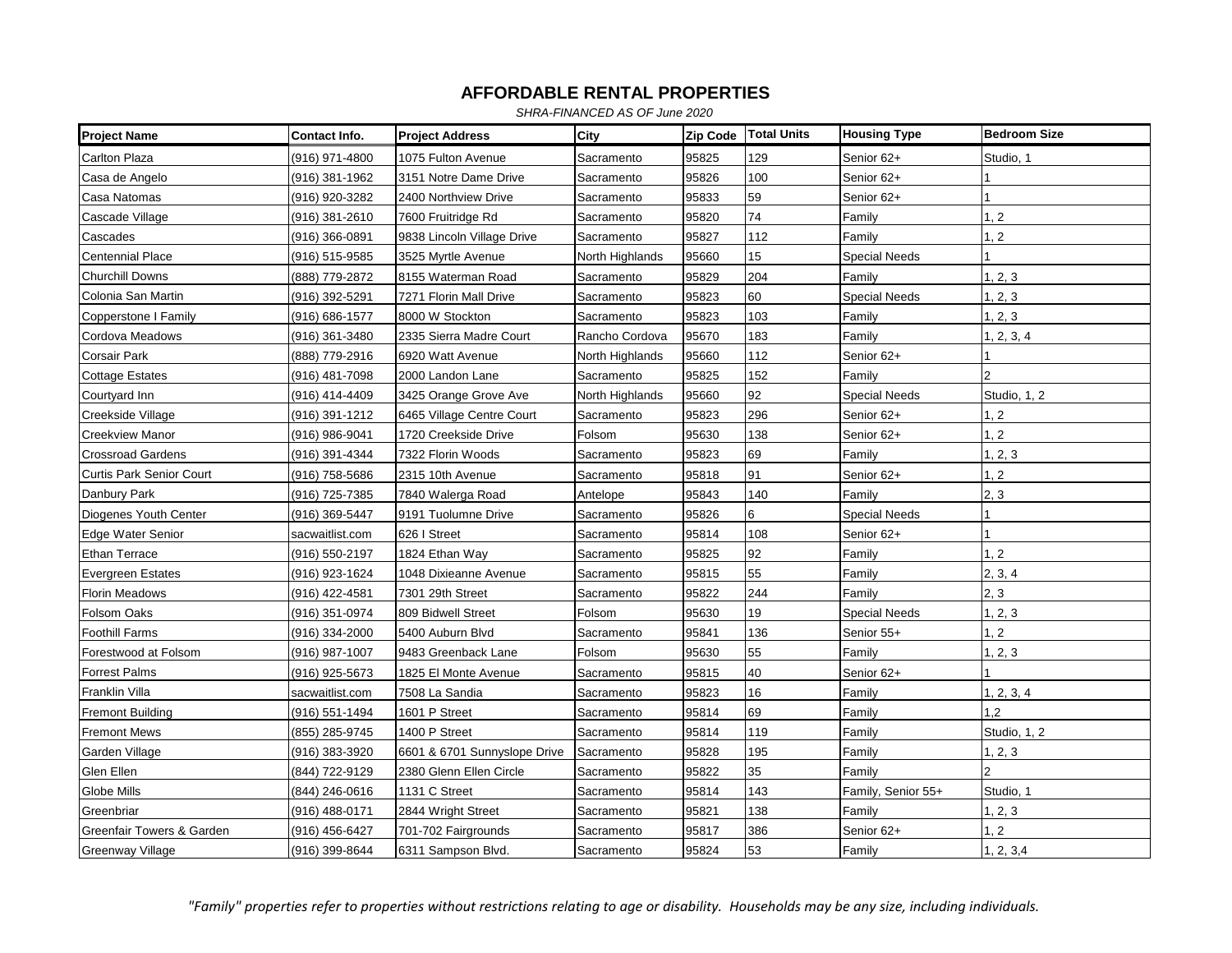*SHRA-FINANCED AS OF June 2020*

| <b>Project Name</b>                | Contact Info.   | <b>Project Address</b>  | City            | Zip Code | <b>Total Units</b> | <b>Housing Type</b>  | <b>Bedroom Size</b> |
|------------------------------------|-----------------|-------------------------|-----------------|----------|--------------------|----------------------|---------------------|
| Grizzly Hollow 3                   | (844) 629-2752  | 1000 Elk Hills Drive    | Galt            | 95632    | 54                 | Family               | 1, 2, 3             |
| <b>Guild Theater</b>               | (916) 567-9500  | 2810 35th Street        | Sacramento      | 95817    | 12                 | Family               | Studio, 1, 2        |
| Hardin                             | (916) 498-9033  | 1110 8th Street         | Sacramento      | 95814    | 137                | Family               | Studio, 1, 2        |
| <b>Hastings Park</b>               | (855) 216-8265  | 4635 Antelope Road      | Antelope        | 95843    | 242                | Family               | 1, 2, 3             |
| Hidden Oaks                        | (877) 716-9770  | 5981 Devecchi Avenue    | Citrus Heights  | 95621    | 314                | Family               | 1, 2                |
| <b>Hurley Creek</b>                | (888) 820-0104  | 4275 El Centro Road     | Sacramento      | 95834    | 208                | Senior 62+           | 1, 2                |
| <b>Imperial Tower</b>              | (916) 447-9291  | 331 J Street            | Sacramento      | 95814    | 187                | Senior 62+           | Studio, 1           |
| <b>Kelsey Village</b>              | (866) 933-2293  | 2830 Stockton Blvd      | Sacramento      | 95817    | 20                 | <b>Special Needs</b> | 1, 2                |
| <b>Kennedy Estates</b>             | (916) 383-8860  | 6501 Elder Creek Road   | Sacramento      | 95824    | 100                | Family               | 1, 2, 3, 4          |
| La Loma                            | (844) 830-8624  | 2088 W. La Loma Drive   | Rancho Cordova  | 95670    | 34                 | Family               | 1, 2, 3             |
| La Valentina                       | (916) 446-9090  | 429 12th Street         | Sacramento      | 95814    | 81                 | Family               | Studio, 1, 2, 3     |
| Ladi                               | (916) 483-7886  | 2300 Auburn Boulevard   | Sacramento      | 95821    | 147                | Senior 55+           | Studio, 1, 2        |
| Land Park Woods                    | (916) 442-0323  | 2814 5th Street         | Sacramento      | 95818    | 75                 | Family               | 1, 2, 3             |
| Las Victorianas                    | sacwaitlist.com | 505 10th Street         | Sacramento      | 95814    | 40                 | Senior 62+           |                     |
| Legacy                             | (855) 304-4227  | 8303 Walerga Road       | Antelope        | 95843    | 190                | Family               | 1, 2, 3             |
| Lemon Hill                         | (916) 388-9514  | 6000 Lemon Hill Avenue  | Sacramento      | 95824    | 76                 | Family               | 1, 2, 3, 4          |
| Lofts at Natomas                   | (916) 226-5592  | 3351 Duckhorn Drive     | Sacramento      | 95834    | 188                | Family               | 1, 2                |
| Logan Park                         | (916) 344-4494  | 4215 Palm Avenue        | North Highlands | 95842    | 661                | Family               | 1, 2                |
| Los Olivos                         | (844) 890-0229  | 2805 La Quinta Drive    | Sacramento      | 95826    | 68                 | Family               | 2, 3, 4             |
| Los Robles                         | (916) 392-4171  | 5500 Sky Parkway        | Sacramento      | 95823    | 80                 | Family               | 1, 2, 3, 4          |
| Lotus Landing                      | (844) 734-9391  | 5545 Sky Parkway        | Sacramento      | 95823    | 220                | Family               | 1, 2, 3             |
| <b>Madison Apartment Homes</b>     | (916) 331-0604  | 4901 Little Oak Lane    | Sacramento      | 95841    | 296                | Family               | 1, 2, 3             |
| Marg at Sacramento State           | (916) 381-2001  | 7901 La Riviera Drive   | Sacramento      | 95826    | 200                | Family               | 1, 2                |
| Martin Luther King Village         | (916) 393-7478  | 3900 47th Avenue        | Sacramento      | 95824    | 88                 | <b>Special Needs</b> |                     |
| <b>Mather Transitional Housing</b> | (916) 228-3119  | 10626 Schirra Avenue    | Rancho Cordova  | 95655    | 235                | Special Needs        | Studio, 1, 2, 3     |
| Maydestone                         | (916) 448-5443  | 1001 15th Street        | Sacramento      | 95814    | 32                 | Family               | Studio, 1           |
| <b>Morrison Creek Estates</b>      | sacwaitlist.com | 4383 Shining Star Drive | Sacramento      | 95823    | 22                 | Family               | 1, 2                |
| Morse Glen Estates                 | (916) 710-3748  | 3358 Lerwick Road       | Sacramento      | 95821    | 50                 | Family               |                     |
| <b>Mosaic Gardens</b>              | (916) 929-0323  | 4058 Taylor Street      | Sacramento      | 95838    | 168                | Family               | 1, 2, 3             |
| Mutual Housing at Foothill Farms   | (916) 332-0366  | 5324 Hemlock Street     | Sacramento      | 95841    | 98                 | Family               | 1, 2, 3, 4          |
| Mutual Housing at the Highlands    | (916) 349-8187  | 3417 Freedom Park Drive | North Highlands | 95660    | 90                 | Special Needs        | Studio, 1           |
| Natomas Park                       | (916) 515-0192  | 1850 Club Center Drive  | Sacramento      | 95835    | 213                | Family               | 1, 2, 3             |
| Norcade Circle                     | (916) 561-0323  | 2824 Norcade Circle     | Sacramento      | 95826    | 12                 | Family               |                     |
| Norden Terrace                     | (916) 334-1622  | 3685 Elkhorn Boulevard  | North Highlands | 95660    | 204                | Family               | 1, 2, 3             |
| Normandy Park                      | (916) 536-9177  | 7575 Madison Avenue     | Citrus Heights  | 95610    | 116                | Senior 55+           | 1, 2                |
| North Ave                          | (916) 923-2388  | 999 North Avenue        | Sacramento      | 95838    | 80                 | Family               | 1, 2, 3             |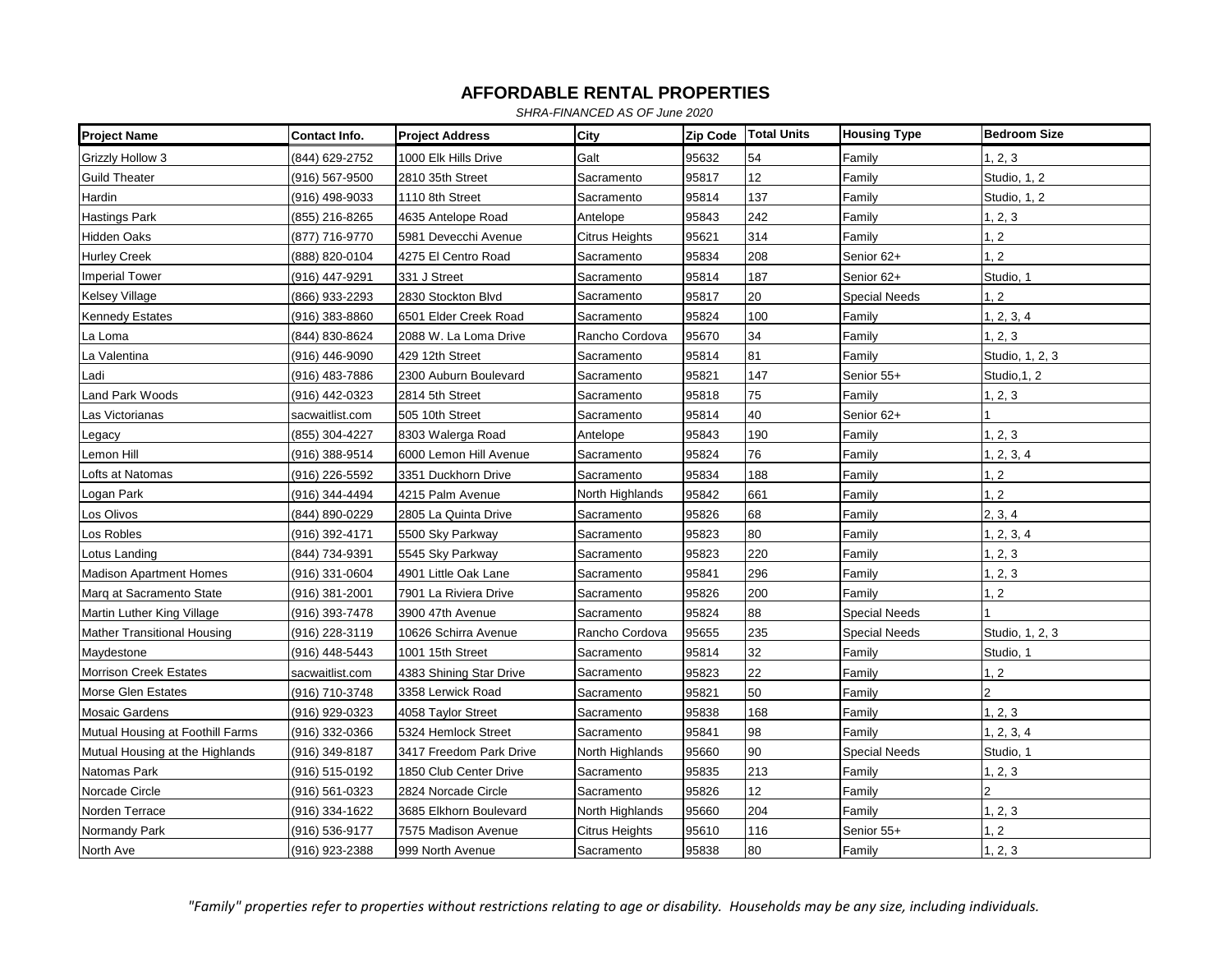*SHRA-FINANCED AS OF June 2020*

| <b>Project Name</b>         | Contact Info.  | <b>Project Address</b>    | City           | Zip Code | <b>Total Units</b> | <b>Housing Type</b>   | <b>Bedroom Size</b>   |
|-----------------------------|----------------|---------------------------|----------------|----------|--------------------|-----------------------|-----------------------|
| Northland Village           | (916) 929-0210 | 3730 Modell Way           | Sacramento     | 95838    | 144                | Family                | 2, 3, 4               |
| Northpointe Park            | (916) 928-1888 | 2101 Zurlo Way            | Sacramento     | 95835    | 180                | Family                | 2, 3, 4               |
| Norwood Annex               | (916) 649-3462 | 3301 Norwood Avenue       | Sacramento     | 95838    | 15                 | Family                | 1, 3                  |
| Norwood Avenue              | (916) 649-3462 | 3257 Norwood Avenue       | Sacramento     | 95838    | 28                 | Family                | 1, 3                  |
| Norwood Estates             | (916) 649-3462 | 3335 Norwood Avenue       | Sacramento     | 95838    | 44                 | Family                | 1, 2, 3               |
| Pacific Rim                 | (916) 383-3920 | 6620 Sunnyslope Drive     | Sacramento     | 95828    | 31                 | Family                | 3                     |
| Palmer House                | (916) 313-3308 | 3131 Palmer Street        | Sacramento     | 95815    | 16                 | <b>Special Needs</b>  |                       |
| Pensione K                  | (916) 443-2766 | 1100 17th Street          | Sacramento     | 95814    | 129                | Family                | Studio                |
| Pensione K Artspace         | (916) 443-2766 | 1614 K Street             | Sacramento     | 95814    | 8                  | Family                | Studio                |
| Phoenix Park I              | (916) 448-1172 | 7508 La Sandia Way        | Sacramento     | 95823    | 178                | Family                | 1, 2, 3, 4            |
| Phoenix Park II             | (916) 448-1172 | 7508 La Sandia Way        | Sacramento     | 95823    | 182                | Family                | 1, 2, 3, 4            |
| Ping Yuen                   | (916) 930-9100 | 420   Street              | Sacramento     | 95814    | 81                 | Senior 55+            | Studio, 1             |
| Point Natomas               | (916) 923-1400 | 801 San Juan Road         | Sacramento     | 95834    | 337                | Family                |                       |
| Providence Place            | (916) 427-1050 | 5500 Mack Road            | Sacramento     | 95823    | 292                | Family                | 1, 2                  |
| <b>Quinn Cottages</b>       | (916) 492-9065 | 1500 A Street             | Sacramento     | 95811    | 60                 | <b>Special Needs</b>  |                       |
| Rancho Cordova              | (916) 635-5888 | 10685 Coloma Road         | Rancho Cordova | 95670    | 95                 | Family                | 1, 2, 3               |
| <b>Redwood Square</b>       | (916) 348-1008 | 4400 Elkhorn Boulevard    | Sacramento     | 95842    | 205                | Family                | 1, 2                  |
| <b>Ridgeway Studios</b>     | (916) 446-4040 | 914 12th St               | Sacramento     | 95814    | 22                 | Family                | Studio                |
| Rio Linda Manor             | (916) 921-6819 | 2671 Rio Linda Boulevard  | Sacramento     | 95815    | 66                 | Senior 62+            |                       |
| <b>River Garden Estates</b> | (916) 922-7058 | 2201 Northview Drive      | Sacramento     | 95833    | 122                | Family                | 2, 3, 4, 5            |
| <b>River Terrace</b>        | (916) 921-2076 | 2593 Millcreek Drive      | Sacramento     | 95833    | 347                | Family                | 1, 2                  |
| <b>Riverside Villas</b>     | (916) 363-7060 | 2856 Paseo Rio Way        | Sacramento     | 95827    | 100                | Family                | $\overline{2}$        |
| <b>Riverview Plaza</b>      | (916) 449-6395 | 600   Street              | Sacramento     | 95814    | 124                | Senior 62+            |                       |
| Rosswood Manor              | (916) 363-9091 | 9400 N. Kiefer Boulevard  | Sacramento     | 95826    | 97                 | Family                | 1, 2, 3               |
| <b>Russell Manor</b>        | (916) 681-3715 | 8200 Bruceville Road      | Sacramento     | 95823    | 66                 | Senior 62+            |                       |
| Sacramento Veterans Center  | (916) 393-8387 | 7270 East Southgate Drive | Sacramento     | 95823    | 32                 | <b>Special Needs</b>  |                       |
| Saybrook                    | (916) 395-1278 | 4390 47th Avenue          | Sacramento     | 95823    | 61                 | <b>Special Needs</b>  | Studio, 1, 2, 3       |
| Serna Village               | (916) 339-2746 | 5836 Dudley Boulevard     | McClellan      | 95652    | 84                 | Special Needs, Family | 1, 2, 3, 4            |
| Shasta Hotel                | (916) 448-7510 | 1017 10th Street          | Sacramento     | 95814    | 80                 | Family                | Single Room Occupancy |
| Shenandoah                  | (916) 421-1288 | 6205 Riverside Boulevard  | Sacramento     | 95831    | 100                | Family                | 1, 2, 3               |
| Sherwood Court              | (916) 448-8155 | 1218 D Street             | Sacramento     | 95814    | 14                 | Family                |                       |
| Shiloh Arms                 | (916) 452-1441 | 4009 23rd Avenue          | Sacramento     | 95820    | 106                | Family                | Studio, 1, 2, 3, 4    |
| Sierra Creek                | (916) 728-1505 | 4500 Elverta Road         | Antelope       | 95843    | 144                | Senior 55+            | 1, 2                  |
| Sierra Sunrise              | (916) 481-9494 | 4525 Manzanita Avenue     | Carmichael     | 95608    | 119                | Senior 55+            | Studio, 1             |
| Sierra Sunrise II           | (916) 481-9494 | 4525 Manzanita Avenue     | Carmichael     | 95608    | 20                 | Senior 55+            |                       |
| Sierra Vista                | (844) 271-8223 | 1115 23rd Street          | Sacramento     | 95816    | 78                 | Senior 62+            |                       |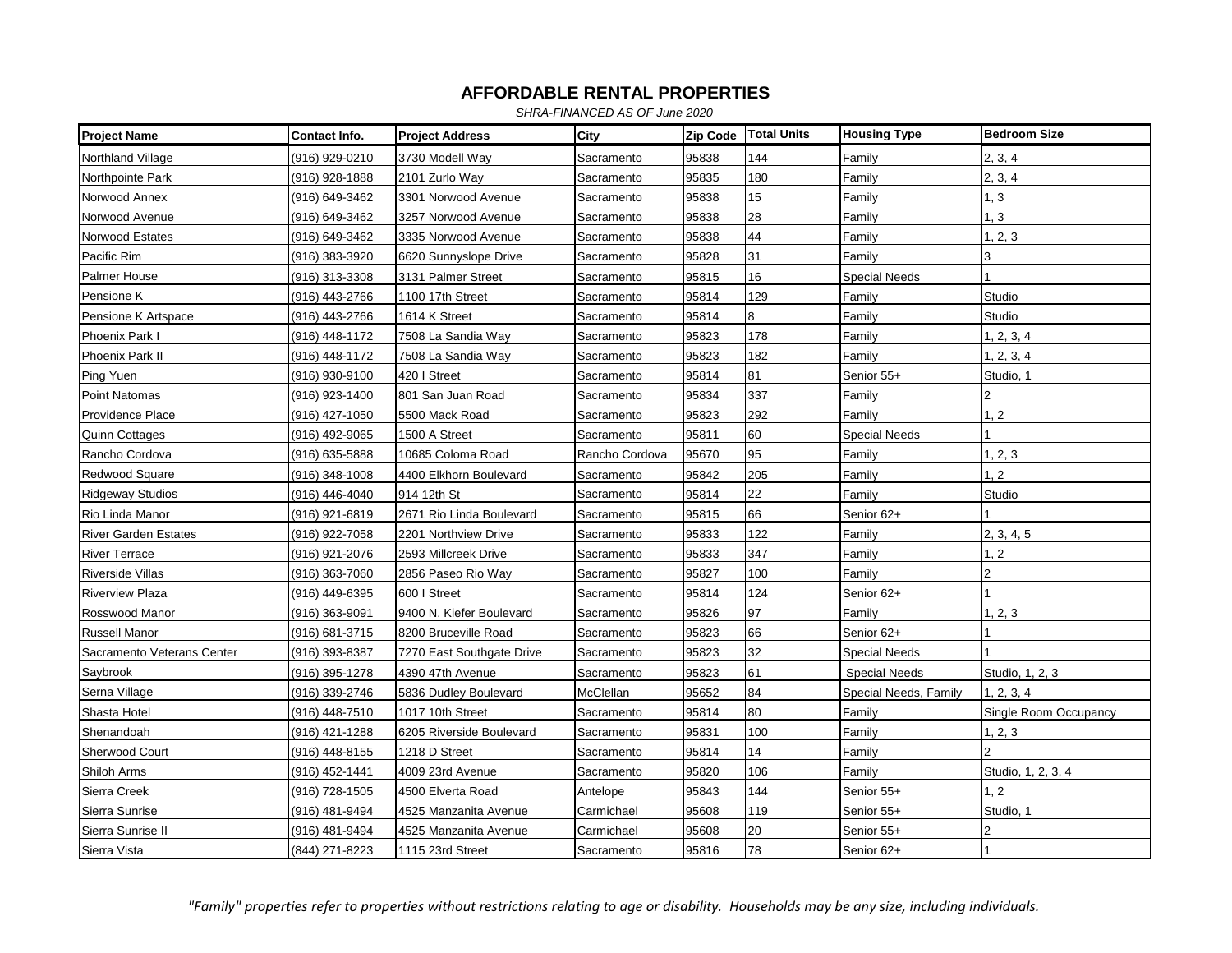*SHRA-FINANCED AS OF June 2020*

| <b>Project Name</b>             | Contact Info.  | <b>Project Address</b>      | City             | Zip Code | <b>Total Units</b> | <b>Housing Type</b>  | <b>Bedroom Size</b> |
|---------------------------------|----------------|-----------------------------|------------------|----------|--------------------|----------------------|---------------------|
| Silverado Creek                 | (916) 683-3826 | 8501 Bruceville Road        | <b>Elk Grove</b> | 95758    | 168                | Family               | 1, 2, 3             |
| Southcrest                      | (916) 424-3279 | 7390 24th Street            | Sacramento       | 95822    | 30                 | Family               | 1, 2                |
| Southwind Court                 | (916) 383-4003 | 7371 Power Inn Road         | Sacramento       | 95828    | 88                 | Family               | $\overline{2}$      |
| St. Anton Building              | (916) 444-0006 | 2110 L Street               | Sacramento       | 95816    | 65                 | Family               | Studio, 1, 2        |
| St. Francis Terraces            | (916) 443-6380 | 2525 L Street               | Sacramento       | 95816    | 48                 | Family               | 1, 2, 3             |
| Steven's Place                  | (916) 979-0897 | 2411 F Street               | Sacramento       | 95816    | 16                 | <b>Special Needs</b> | Studio, 1           |
| Stonebridge                     | (916) 395-7800 | 7401 S. Land Park Drive     | Sacramento       | 95831    | 246                | Family               | 1, 2                |
| Summerfield Plaza               | (916) 924-0961 | 2624 Traction Road          | Sacramento       | 95815    | 40                 | Senior 62+           | Studio, 1, 2        |
| <b>Sutter Place</b>             | (916) 913-1081 | 5801 Sutter Avenue          | Carmichael       | 95608    | 47                 | Family               | Studio, 1           |
| <b>Sweetbay Building</b>        | (916) 456-5772 | 519 12th Street             | Sacramento       | 95814    | 9                  | Family               |                     |
| <b>Terraces at Capital Park</b> | (916) 448-1580 | 1609-1623 O Street          | Sacramento       | 95814    | 60                 | Family               | Studio              |
| Terracina Gold, Vlg. 1 & 3      | (916) 757-6060 | 4451 Gateway Park Boulevard | Sacramento       | 95834    | 160                | Family               | 1, 2, 3             |
| Terracina Gold, Vlg. 2          | (916) 757-6060 | 4451 Gateway Park Boulevard | Sacramento       | 95834    | 120                | Family               | 1, 2, 3             |
| Terracina Laguna                | (916) 684-6885 | 9274 Franklin Boulevard     | <b>Elk Grove</b> | 95758    | 136                | Family               | 1, 2, 3             |
| <b>Terracina Meadows</b>        | (916) 419-0925 | 4500 Tynebourne Drive       | Sacramento       | 95834    | 156                | Family               | 1, 2, 3             |
| Terracina Park Meadows          | (916) 681-7402 | 8875 Lewis Stein Road       | <b>Elk Grove</b> | 95758    | 144                | Family               | 1, 2, 3             |
| Terracina at Vineyard           | (916) 682-0449 | 8861 Vintage Park           | Sacramento       | 95828    | 64                 | Family               | 1, 2, 3             |
| Valencia Point                  | (916) 515-4154 | 4500 Natomas Central Drive  | Sacramento       | 95834    | 168                | Family               | 1, 2, 3             |
| Varenna                         | (916) 514-1410 | 2351 Wyda Way               | Sacramento       | 95825    | 152                | Senior 62+           | 1, 2                |
| Verandas                        | (916) 688-2002 | 8160 Power Inn Road         | Sacramento       | 95828    | 180                | Senior 55+           | 1, 2                |
| Victory Townhomes               | (916) 923-1624 | 1075 Dixieanne Avenue       | Sacramento       | 95815    | 21                 | Family               | 2, 3, 4             |
| Villa de Novo                   | (916) 449-6395 | 3535 Del Paso Blvd.         | Sacramento       | 95838    | 17                 | Family               | 2, 3                |
| Villa Jardin                    | (916) 422-0980 | 2701 Meadowview Avenue      | Sacramento       | 95832    | 44                 | Family               |                     |
| Village Crossings               | (916) 683-8076 | 9241 Bruceville Road        | <b>Elk Grove</b> | 95758    | 196                | Family               | 1, 2, 3             |
| <b>Village Park</b>             | (916) 922-4438 | 3651 Norwood Avenue         | Sacramento       | 95838    | 50                 | Family               | 2, 3, 4             |
| <b>Vineyard Point</b>           | (916) 689-1616 | 7585 Diamond Ranch Drive    | Sacramento       | 95829    | 176                | Family               | 1, 2, 3             |
| Vintage at Natomas Field        | (916) 773-6060 | 4000 Alan Shepard Way       | Sacramento       | 95834    | 200                | Senior 55+           | 1, 2                |
| Vintage Willow Creek            | (916) 481-7098 | 1701 Creekside Drive        | Folsom           | 95630    | 184                | Senior 55+           | 1, 2                |
| Vintage Woods                   | (916) 863-7211 | 8780 Madison Avenue         | Fair Oaks        | 95628    | 185                | Senior 55+           | 1, 2                |
| <b>Washington Plaza</b>         | (916) 449-6230 | 1318 E Street               | Sacramento       | 95814    | 76                 | Senior 62+           |                     |
| <b>Washington Square</b>        | (916) 448-8155 | 410 10th Street             | Sacramento       | 95814    | 40                 | Family               | 1, 2, 3, 4          |
| Waterman Square                 | (916) 686-0647 | 9150 Waterman Road          | <b>Elk Grove</b> | 95624    | 84                 | Family               | 1, 2, 3             |
| <b>Westview Ranch</b>           | (916) 498-9803 | 500 Bankside Way            | Sacramento       | 95835    | 128                | Family               | 1, 2, 3             |
| <b>Whispering Pines</b>         | (916) 391-7439 | 7610 Amherst Street         | Sacramento       | 95832    | 96                 | Family               | 1, 2, 3             |
| <b>Willow Glen</b>              | (916) 928-1161 | 1625 Scarlett Ash Avenue    | Sacramento       | 95834    | 135                | Family               | , 2, 3              |
| <b>Willow Tree</b>              | (916) 922-3150 | 4318 Norwood Avenue         | Sacramento       | 95838    | 108                | Family               | 1, 2, 3             |